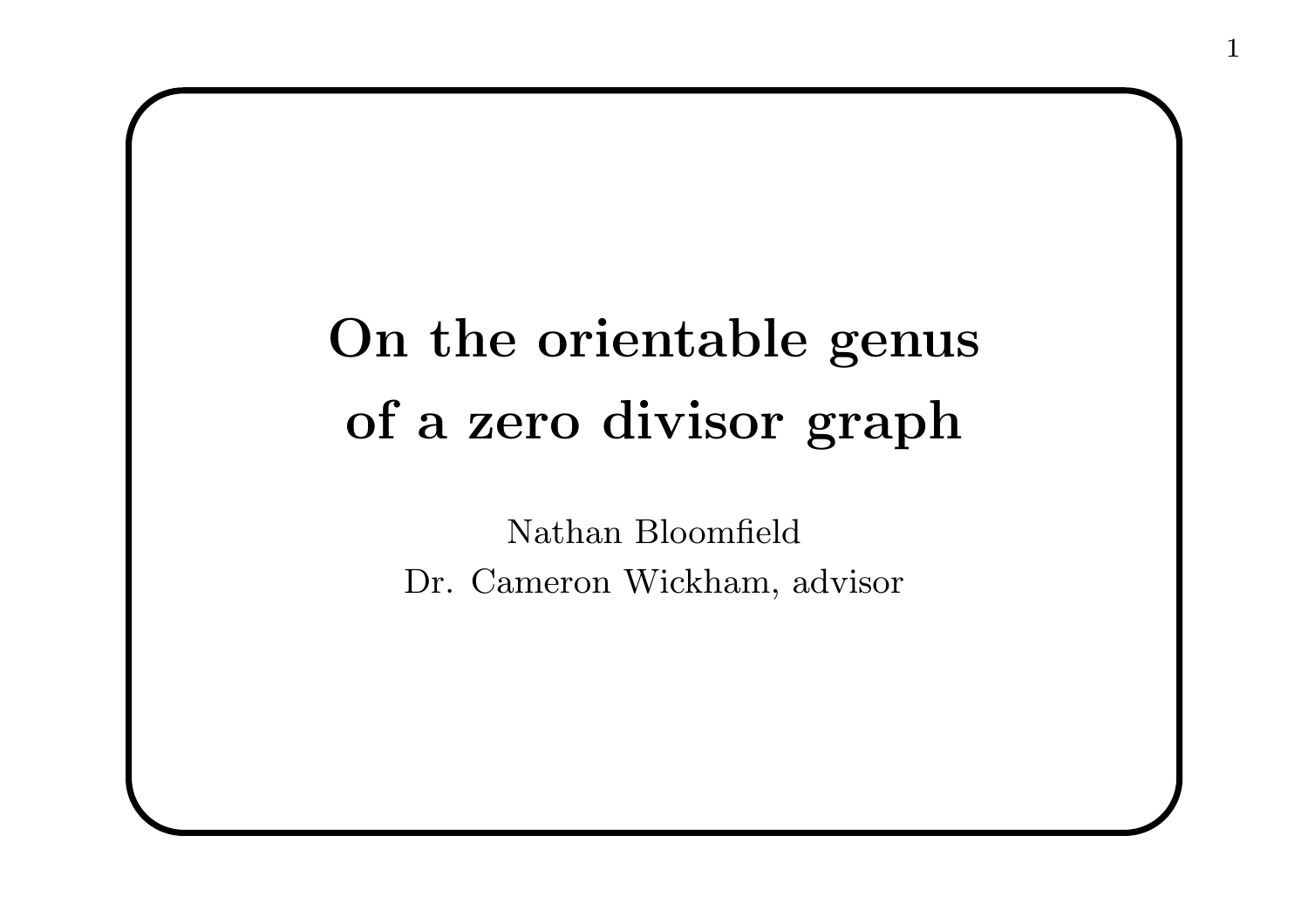Recall that a ring is a set  $R$  such that we can 'add' 'subtract' and 'multiply' within R. We will focus only on rings which are finite and commutative, and which have a nonzero multiplicative identity.

Examples:  $\mathbb{Z}_n$ ,  $\mathbb{Z}_2[x]/(x^2)$ ,  $\mathbb{Z}_p \times \mathbb{Z}_q$ 

Much of ring theory is motivated by the abstraction of the properties of  $\mathbb{Z}$ .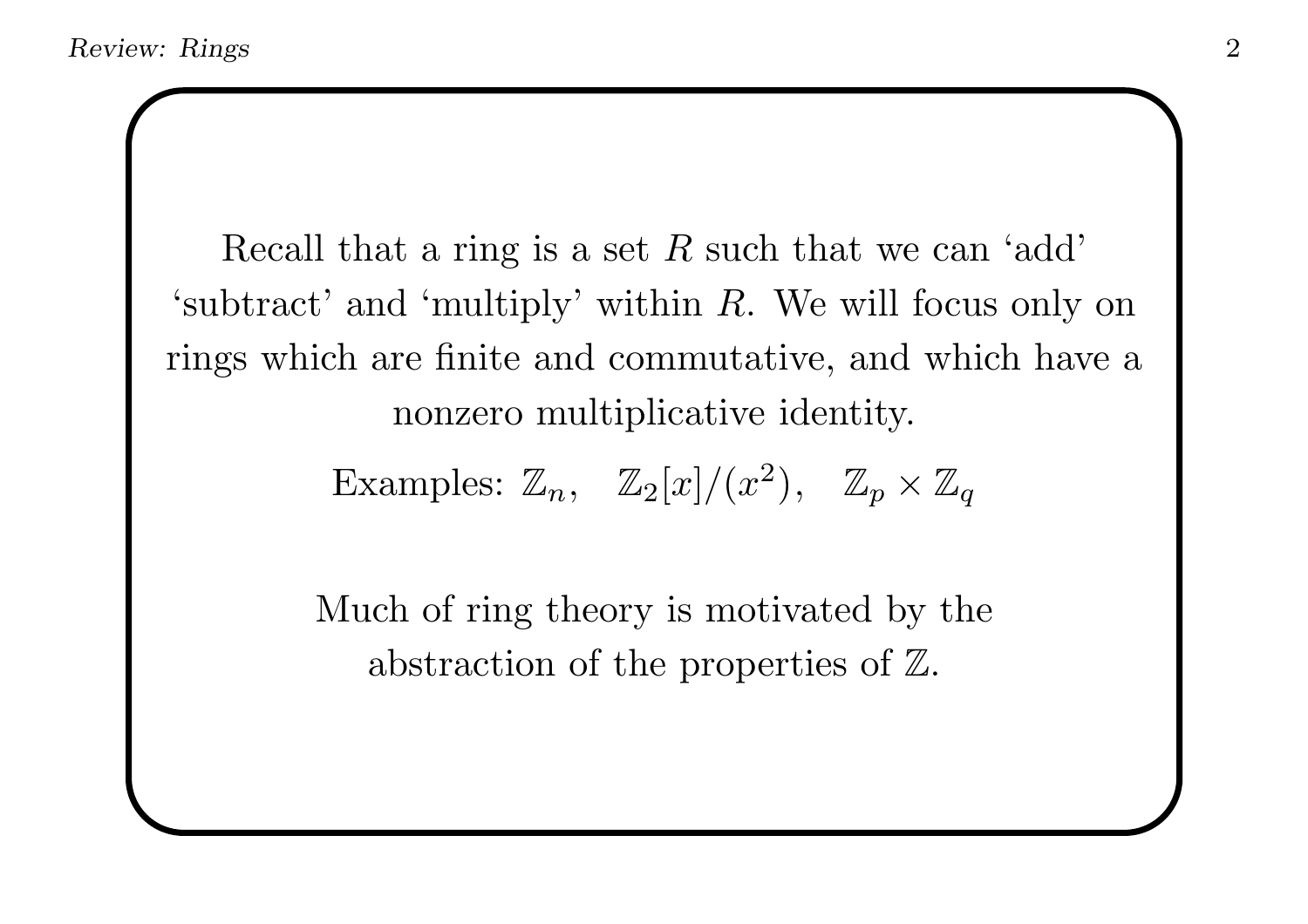Important Theorem: Every finite commutative ring is isomorphic to <sup>a</sup> direct product of finite commutative local rings, unique up to <sup>a</sup> permutation of the factors.

This result allows us to study (finite commutative) rings in two chunks: local and nonlocal.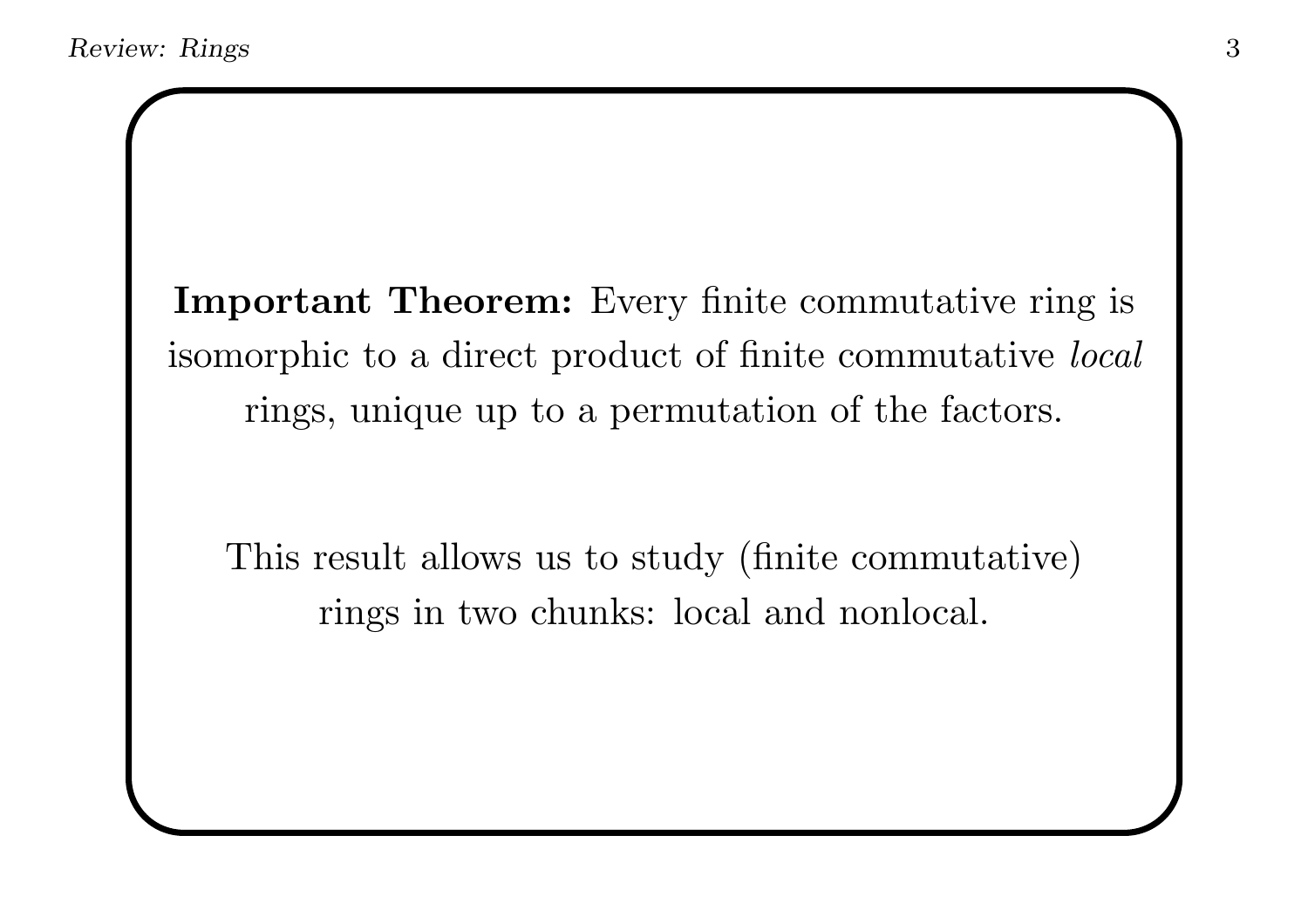A subring is a subset of a ring that satisfies the ring axioms. There is <sup>a</sup> special type of subring called an ideal; this has the additional property that the product of any ring element with any ideal element is in the ideal.

For example,  $15\mathbb{Z}$  is an ideal of  $\mathbb{Z}$ .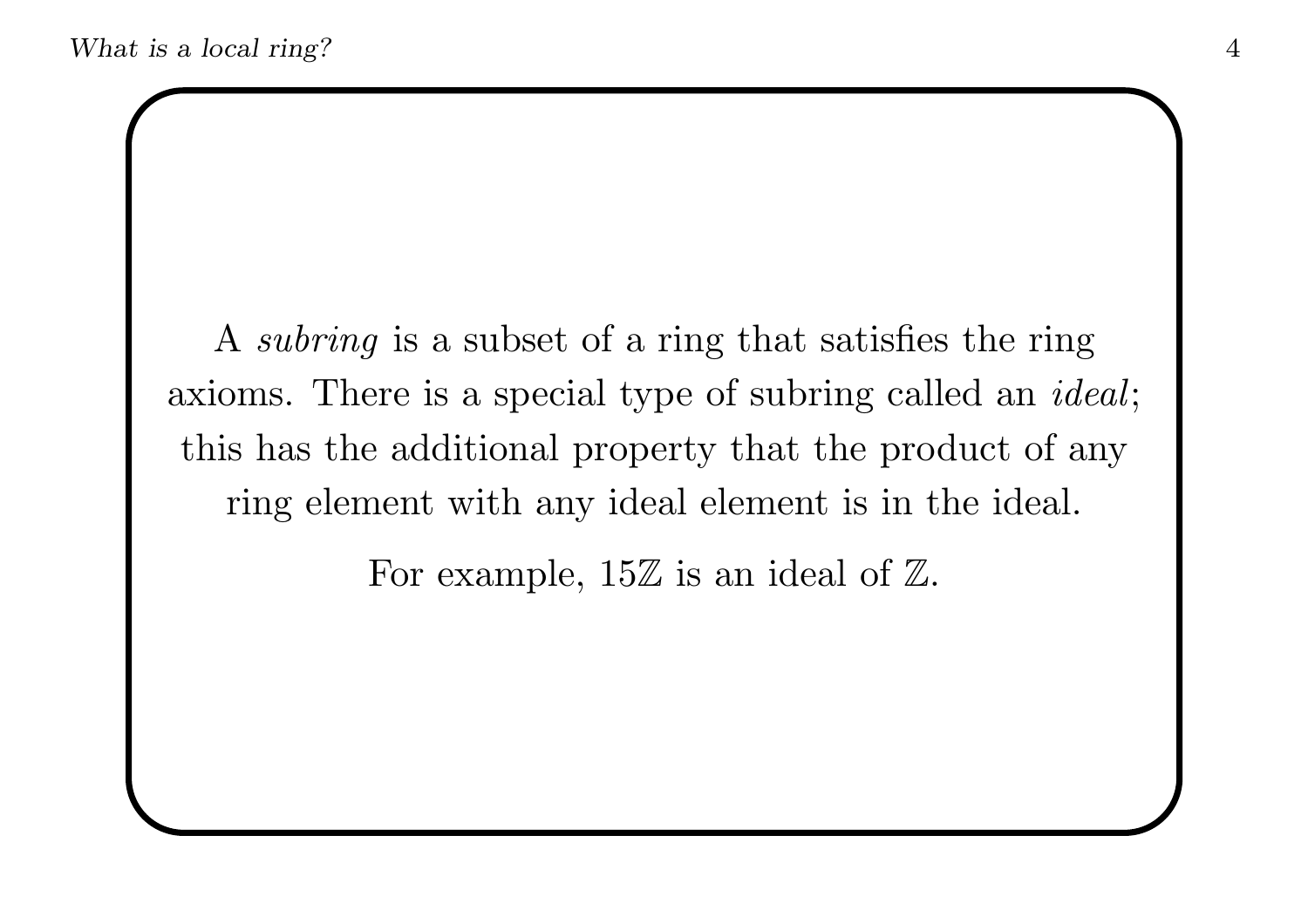An ideal is *maximal* if it is a largest nontrivial ideal. In general, <sup>a</sup> ring can have many maximal ideals. Counterexample:  $15\mathbb{Z}$  is not a maximal

ideal of  $\mathbb Z$  because  $15\mathbb Z \subset 3\mathbb Z$ .

A ring is local if it has one and only one maximal ideal.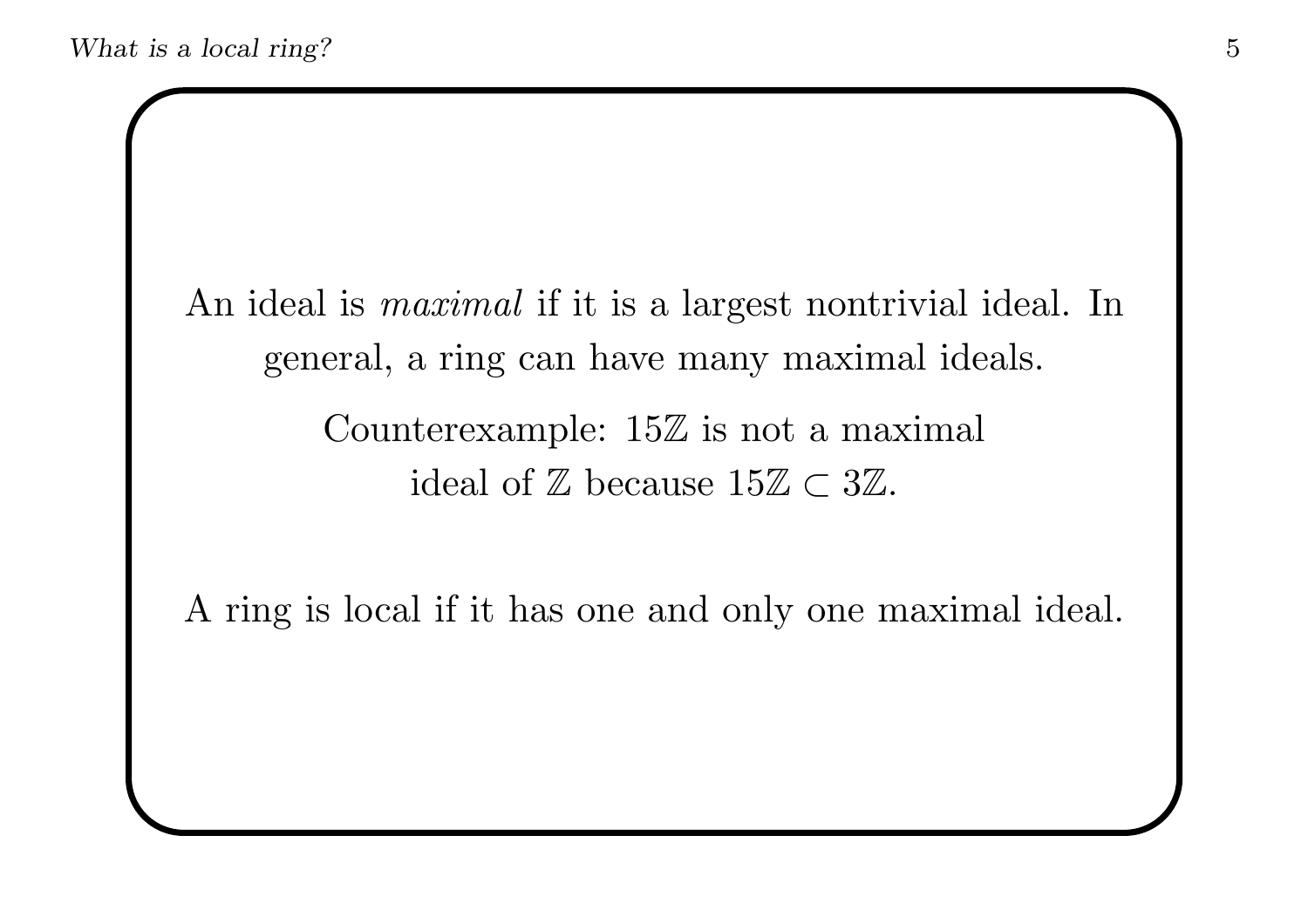## Example 1: The finite field  $\mathbb{F}_{p^{\alpha}}$  is local; it has only the zero ideal.

Example 2:  $\mathbb{Z}_{12}$  is not local;  $\{0, 2, 4, 6, 8, 10\}$  and  $\{0, 3, 6, 9\}$  are both maximal ideals.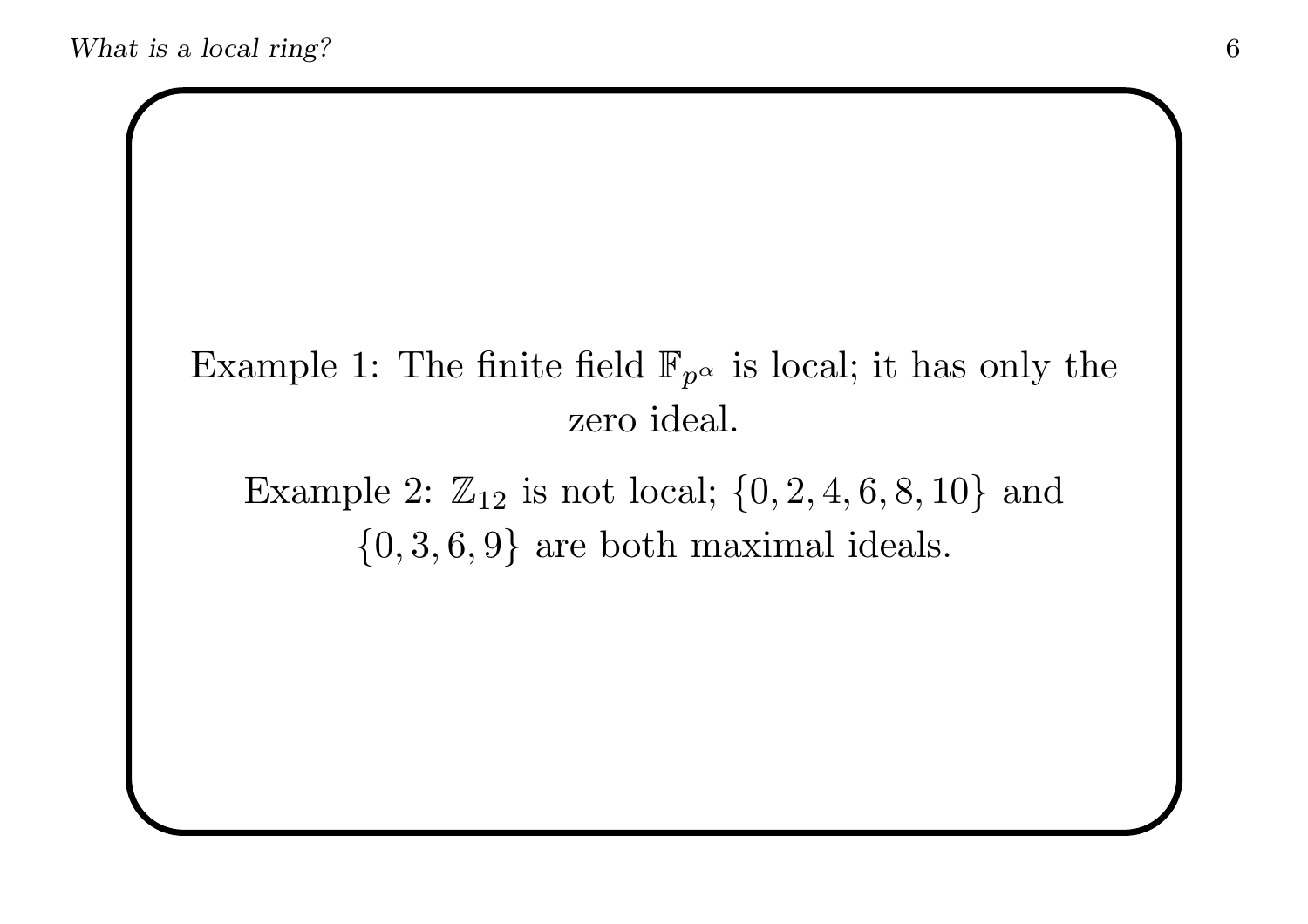We can define <sup>a</sup> product on ideals as follows:

$$
IJ = \{\Sigma ij : i \in I, j \in J\}
$$

The product of two ideals is an ideal. We can take powers of an ideal with recursive multiplication.

**Important Theorem:** If  $R$  is a local ring with maximal ideal  $M$ , then there is an integer  $n$  (called the *index of* nilpotency) such that  $M^n \neq 0$  and  $M^{n+1} = 0$ .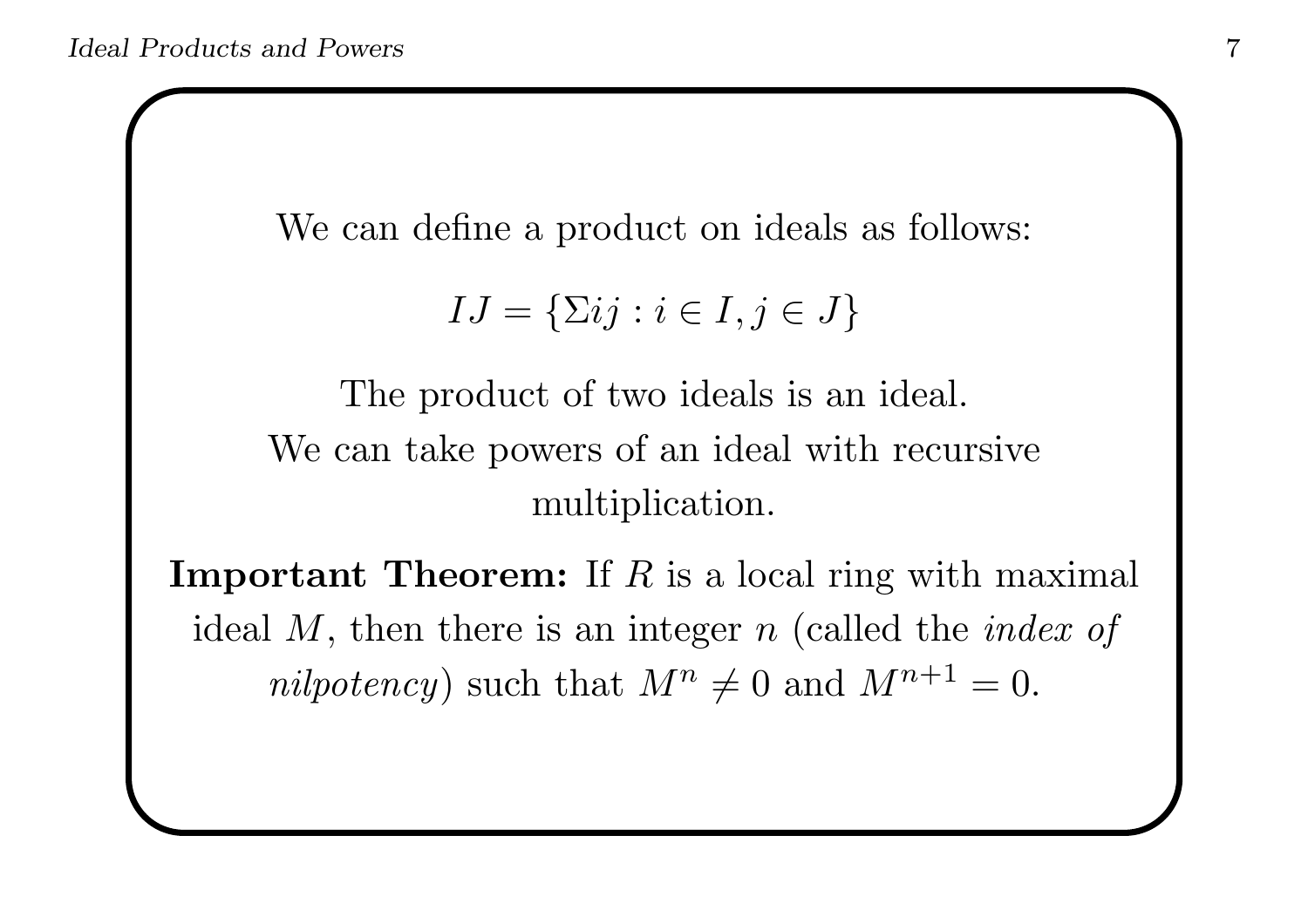Ring elements may not have multiplicative inverses. This means we may have elements  $r \neq 0$  and  $s \neq 0$  such that  $rs = 0$ . In a sense, r and s divide zero- so we call them (nonzero) zero-divisors.

In a local ring, the zero divisors are precisely the nonzero elements of the maximal ideal.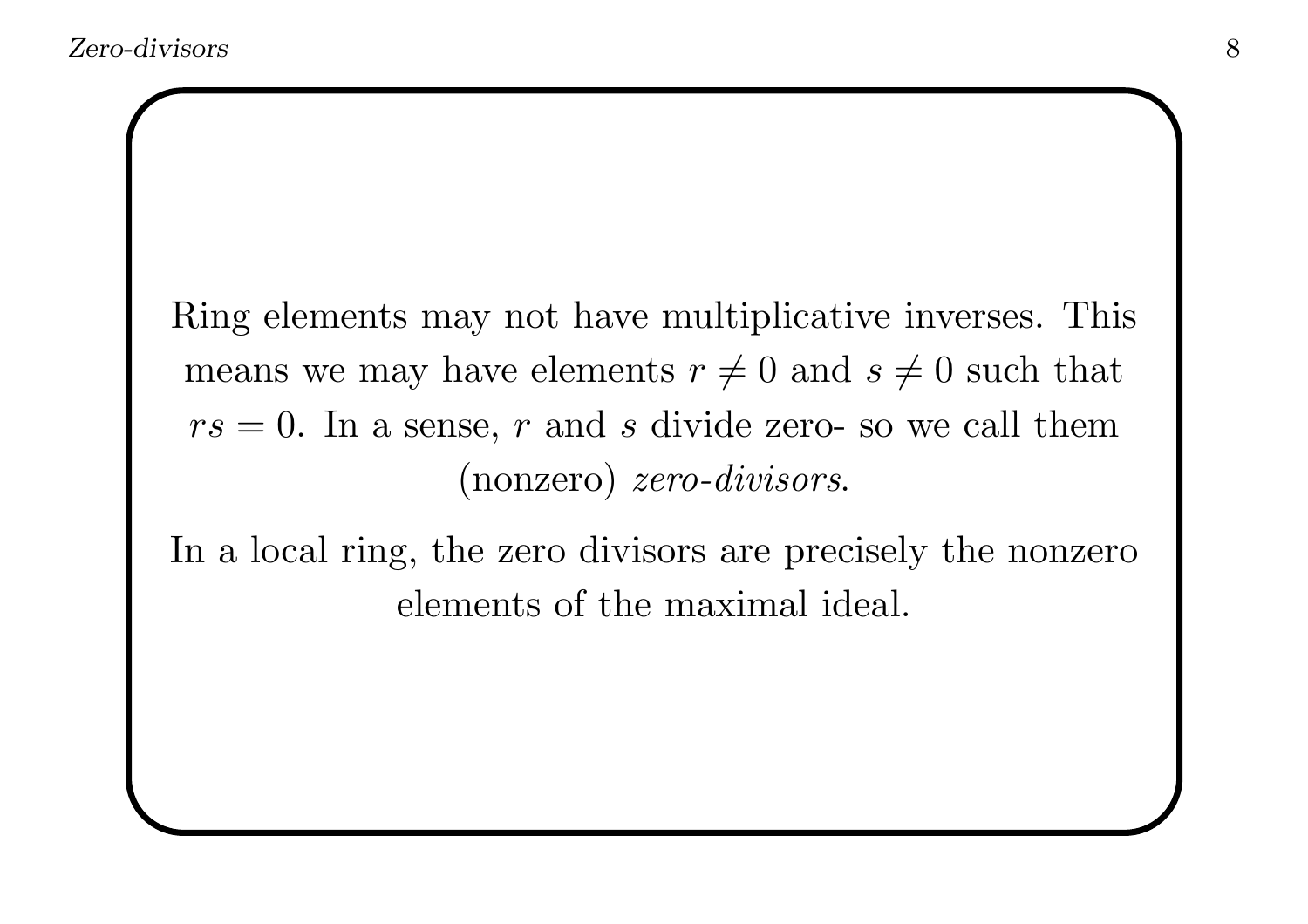Recall that <sup>a</sup> graph consists of <sup>a</sup> set of vertices and <sup>a</sup> set of edges among them.

Graphs can be imbedded in (drawn on) surfaces.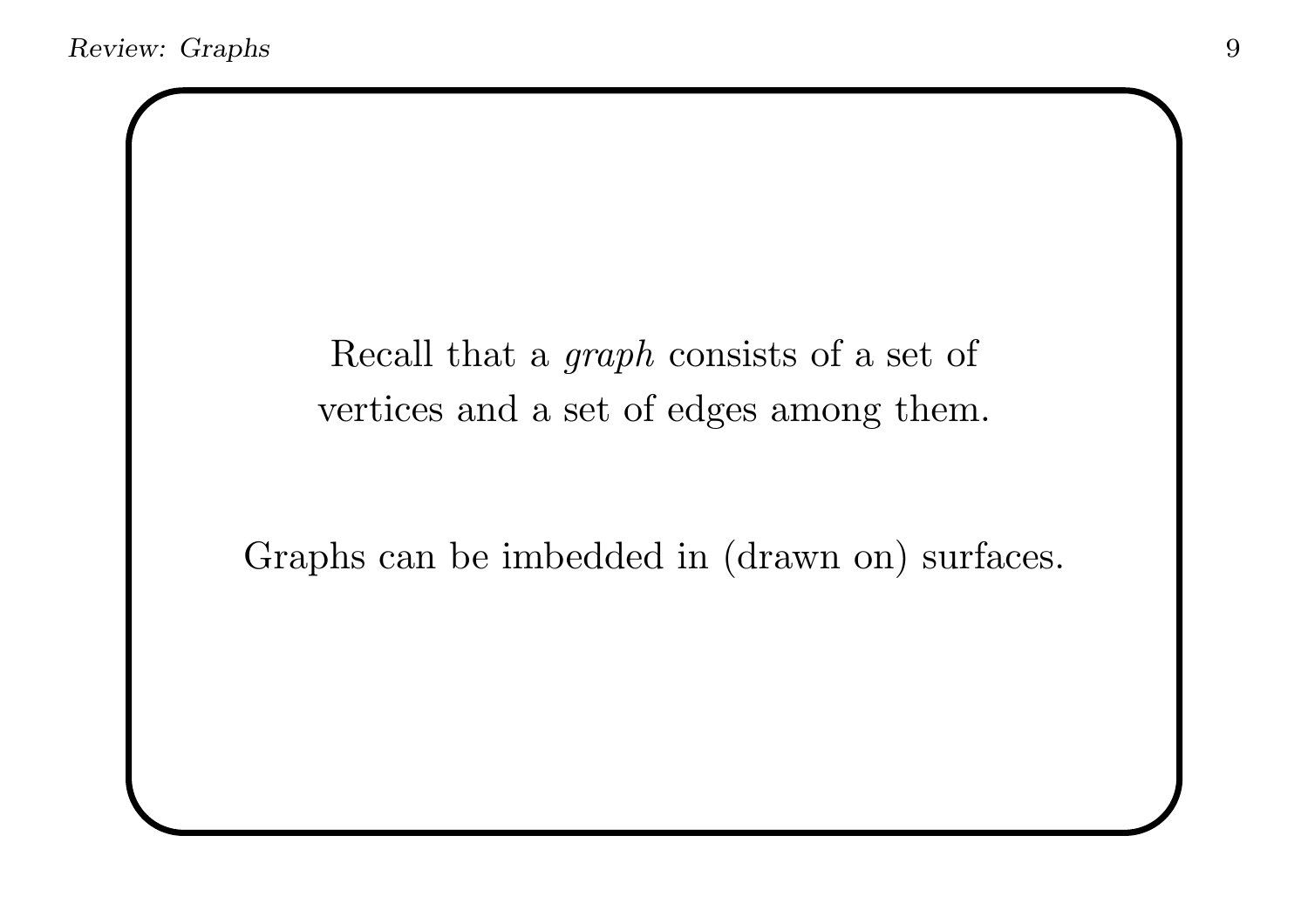The *crossing number* of a graph G with respect to a surface  $S$  is the smallest  $n$  such that  $G$  can be imbedded in S with <sup>n</sup> edge crossings.

The *orientable genus* of a graph  $G$  is the smallest  $k$  such that the crossing number of  $G$  with respect to the k-handled sphere is 0.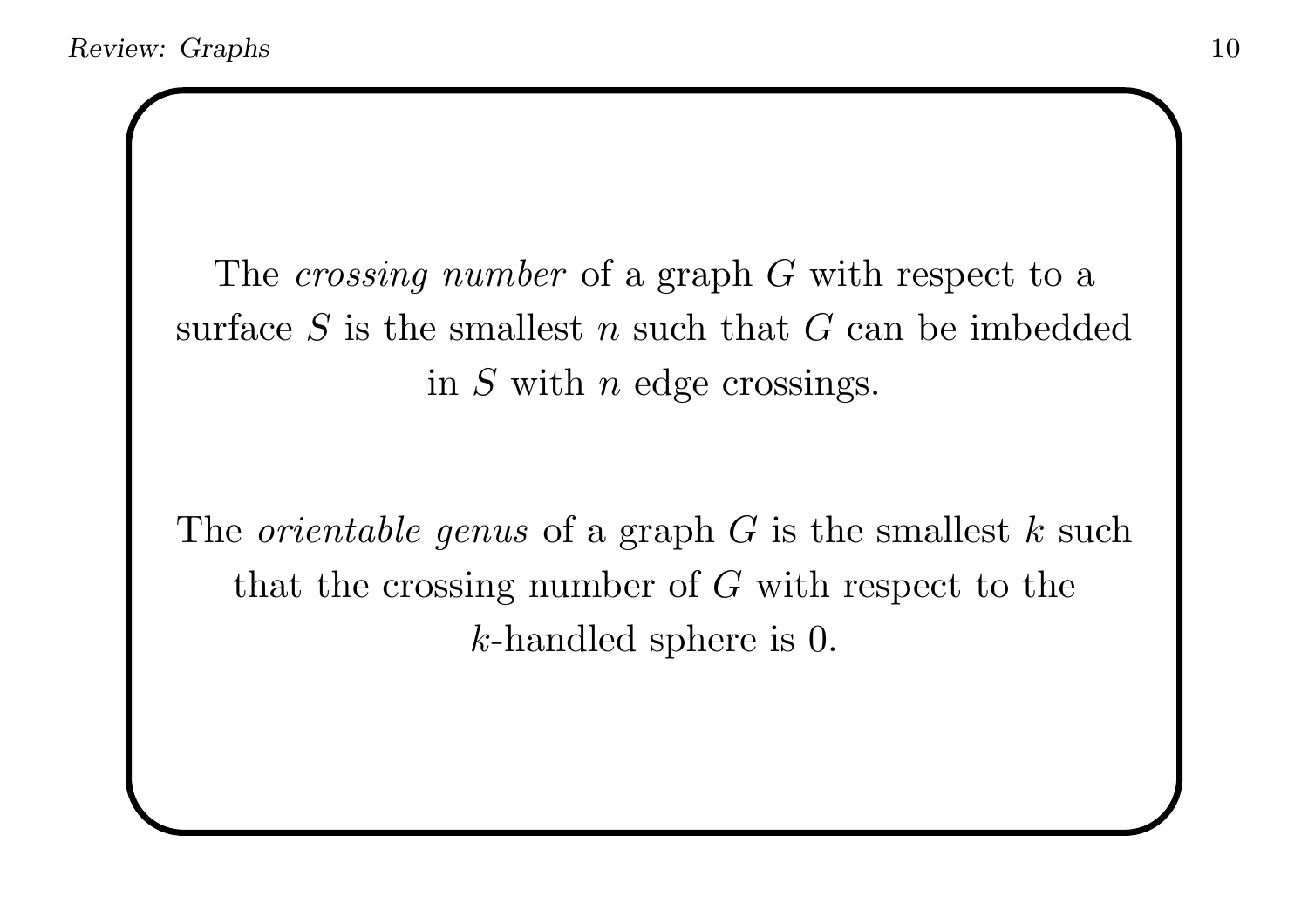We can define the *zero-divisor graph* of a ring R (denoted  $\Gamma(R)$ ) as follows:

- Vertices are the nonzero zero-divisors of  $R$
- Two vertices are adjacent if their product is zero

The zero-divisor graph preserves information about the annihilator structure of a ring.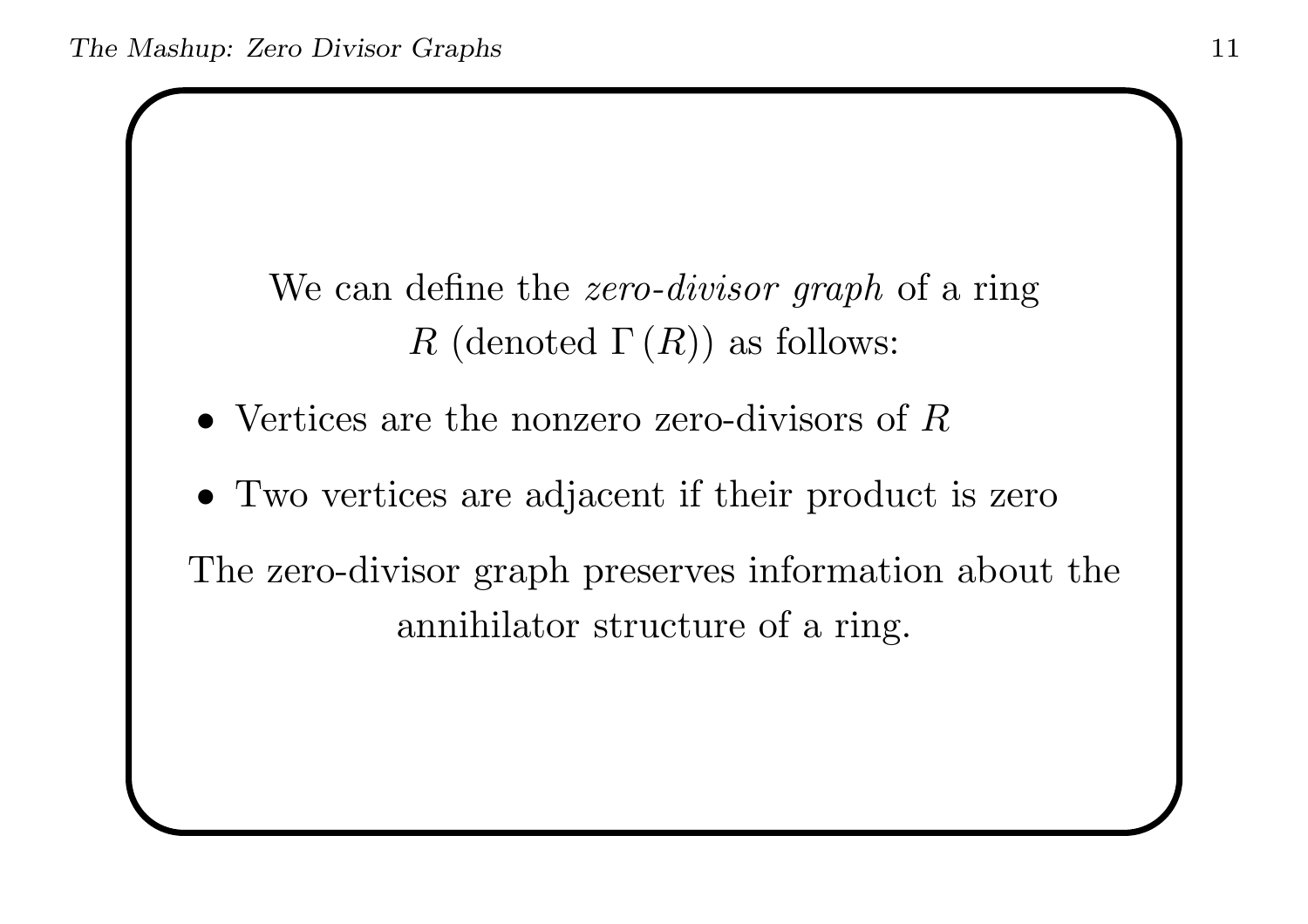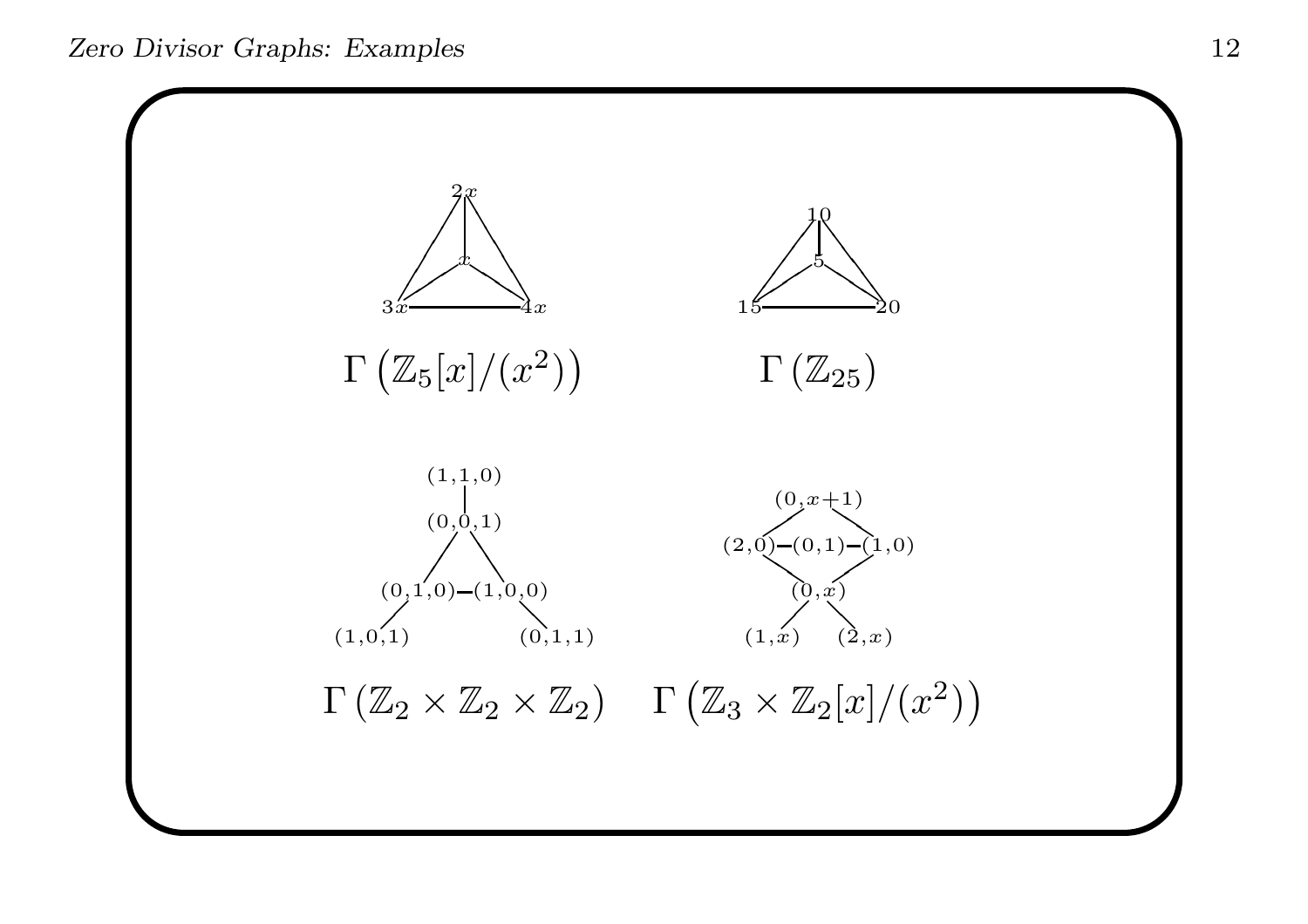Zero Divisor Graphs: Examples 13

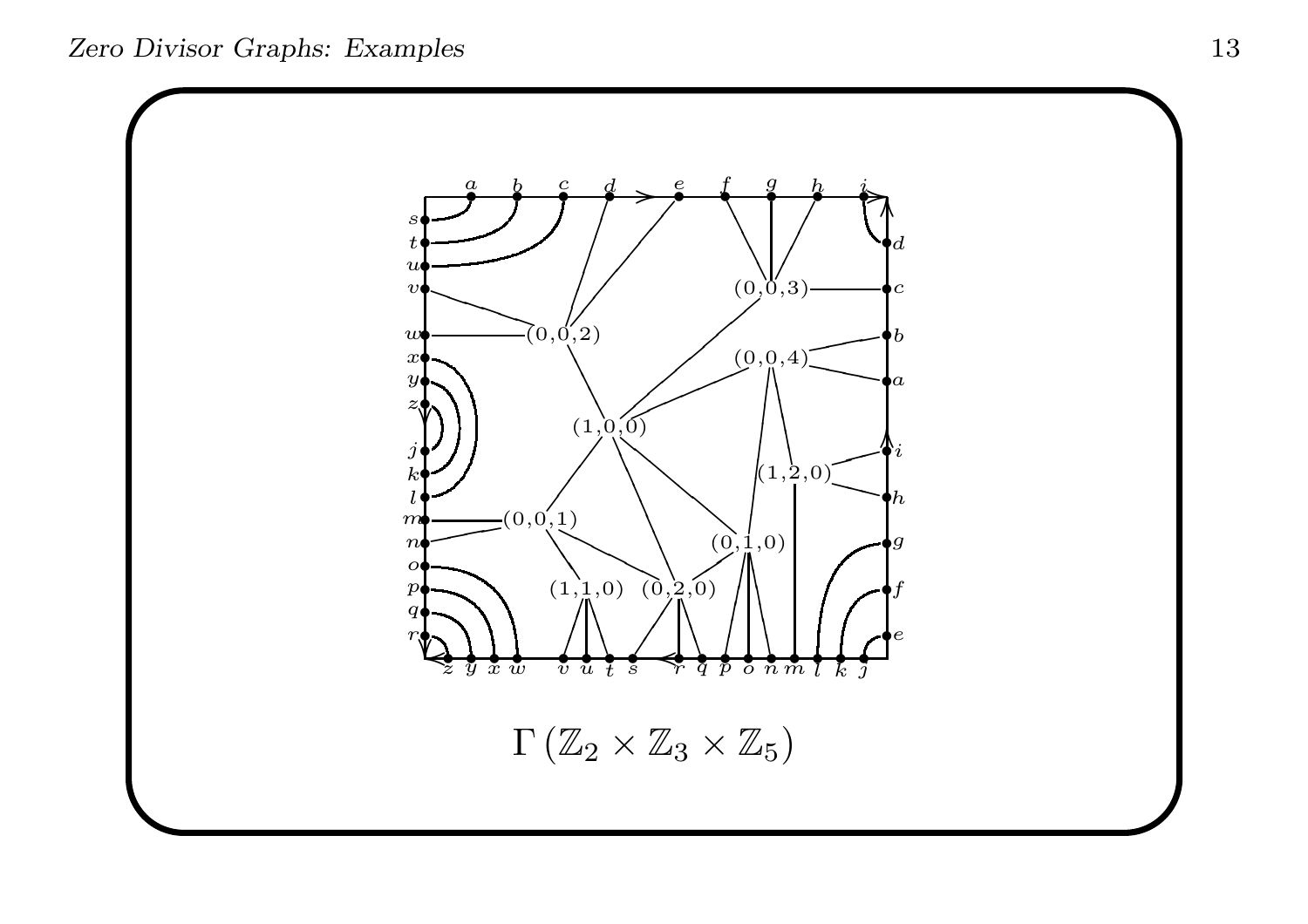We can determine two lower bounds for the genus of a zero divisor graph: one for local rings and one for nonlocal rings. Both work by constructing <sup>a</sup> complete or complete bipartite subgraph of  $\Gamma(R)$ .

If R is local with  $|R| = p^k$  and index of nilpotency n, then

$$
\gamma\left(\Gamma\left(R\right)\right) \ge \left\lceil \frac{1}{12} \left(p^{\left\lfloor \frac{n+1}{2} \right\rfloor} - 4\right) \left(p^{\left\lfloor \frac{n+1}{2} \right\rfloor} - 5\right) \right\rceil.
$$

If  $R$  is not local with  $m$  local factors, then

$$
\gamma\left(\Gamma\left(R\right)\right) \geq \left\lceil \frac{1}{4} \left(2^{\lfloor m/2 \rfloor} - 3\right) \left(2^{\lceil m/2 \rceil} - 3\right) \right\rceil.
$$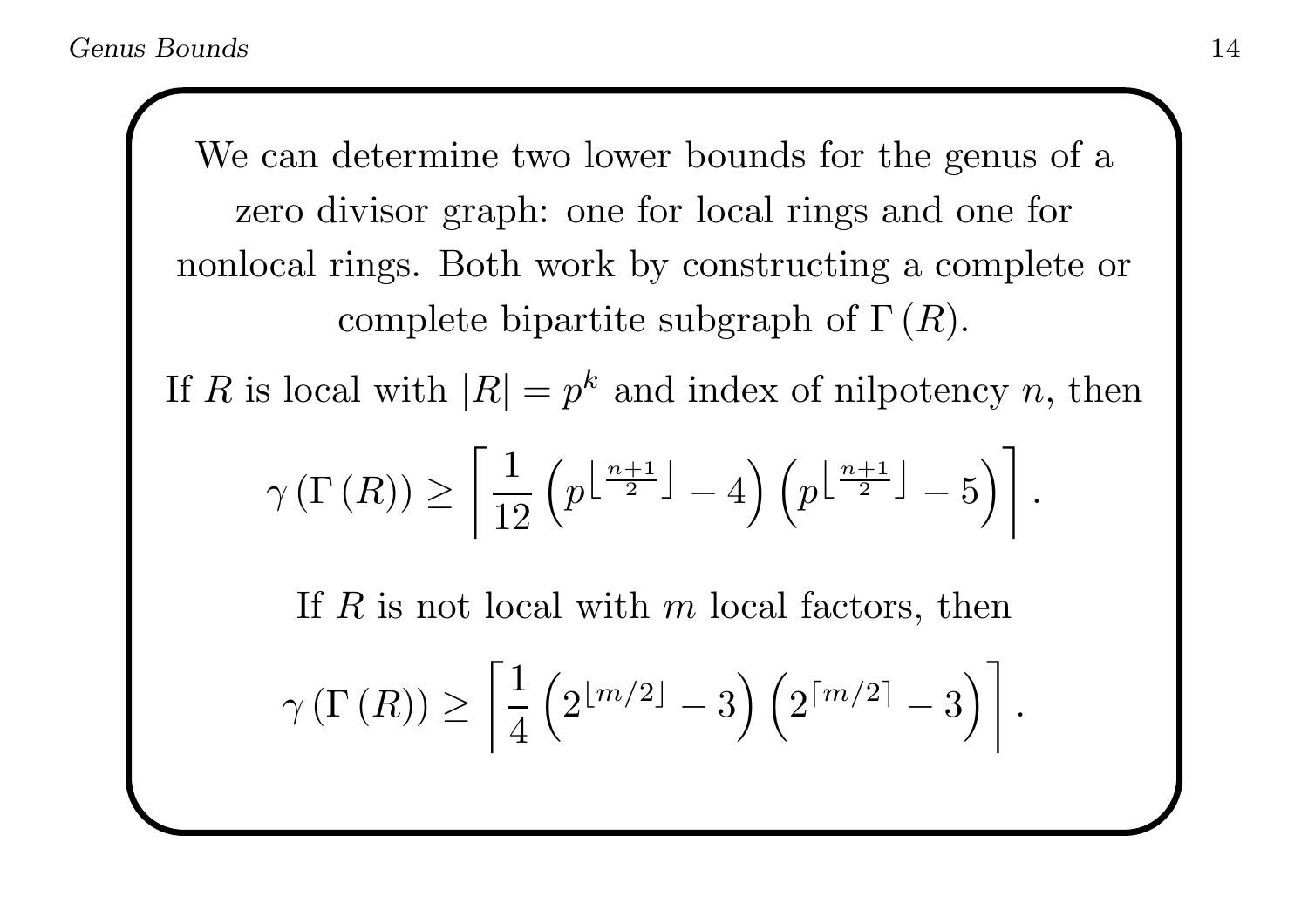To find all the finite commutative rings of genus  $g$  (in my case  $g = 2$ , we can use these bounds to eliminate all but <sup>a</sup> finite number of rings from consideration. Then the enumeration reduces to several pages of very boring case analysis.

> However, along the way I encountered something not so boring...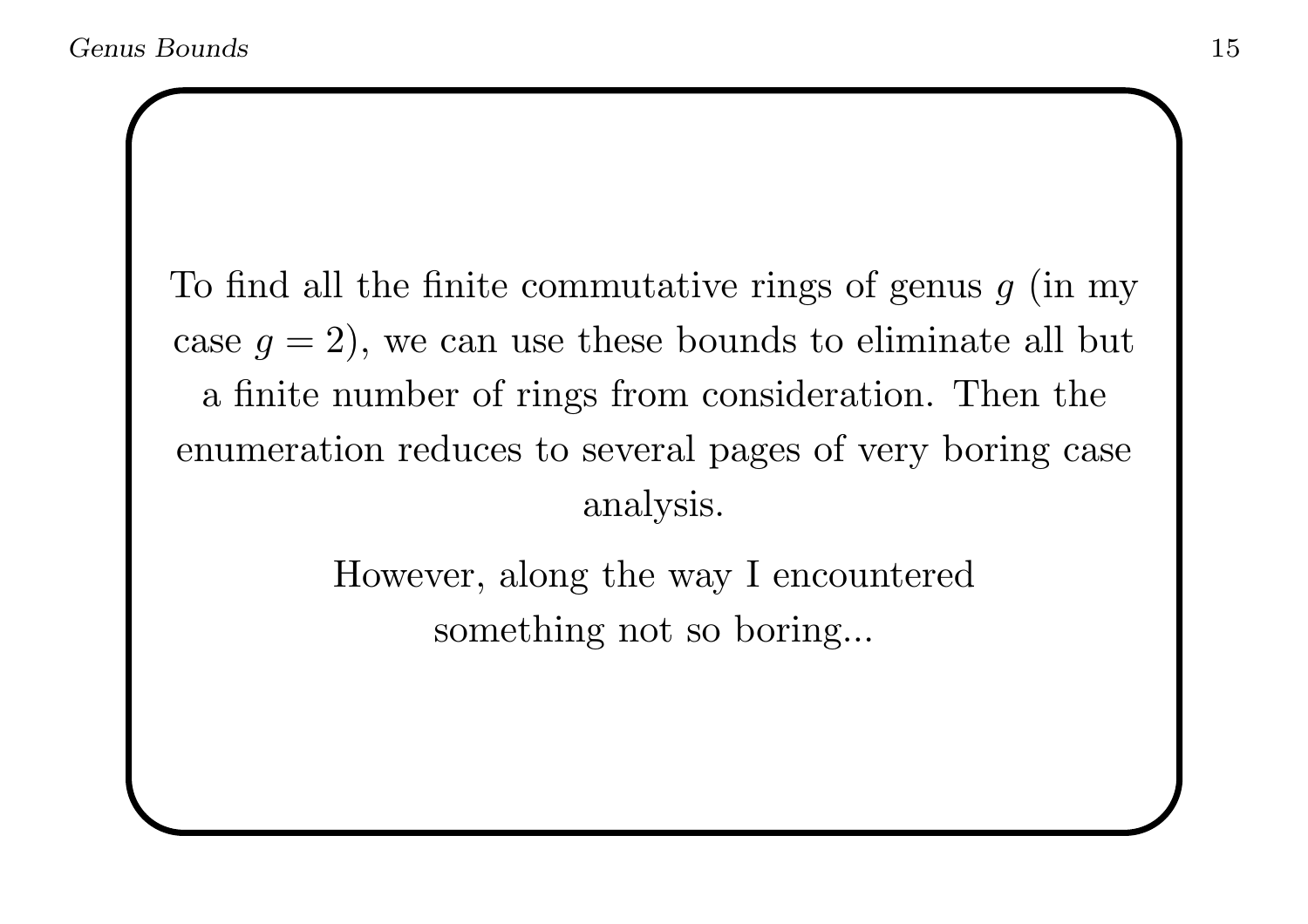We saw that  $\Gamma \left( \mathbb{Z}_5[x]/(x^2) \right)$  and  $\Gamma \left( \mathbb{Z}_{25} \right)$  are different rings with the same zero divisor graph – they have the same annihilator structure. This example motivates the following definition:

Two rings R and S are *isonihilate*, denoted  $R \approx S$ , if there is a bijection  $\Phi: R \to S$  such that, for  $r_1, r_2 \in R$ , we have  $r_1r_2 = 0$  iff  $\Phi(r_1)\Phi(r_2) = 0$ .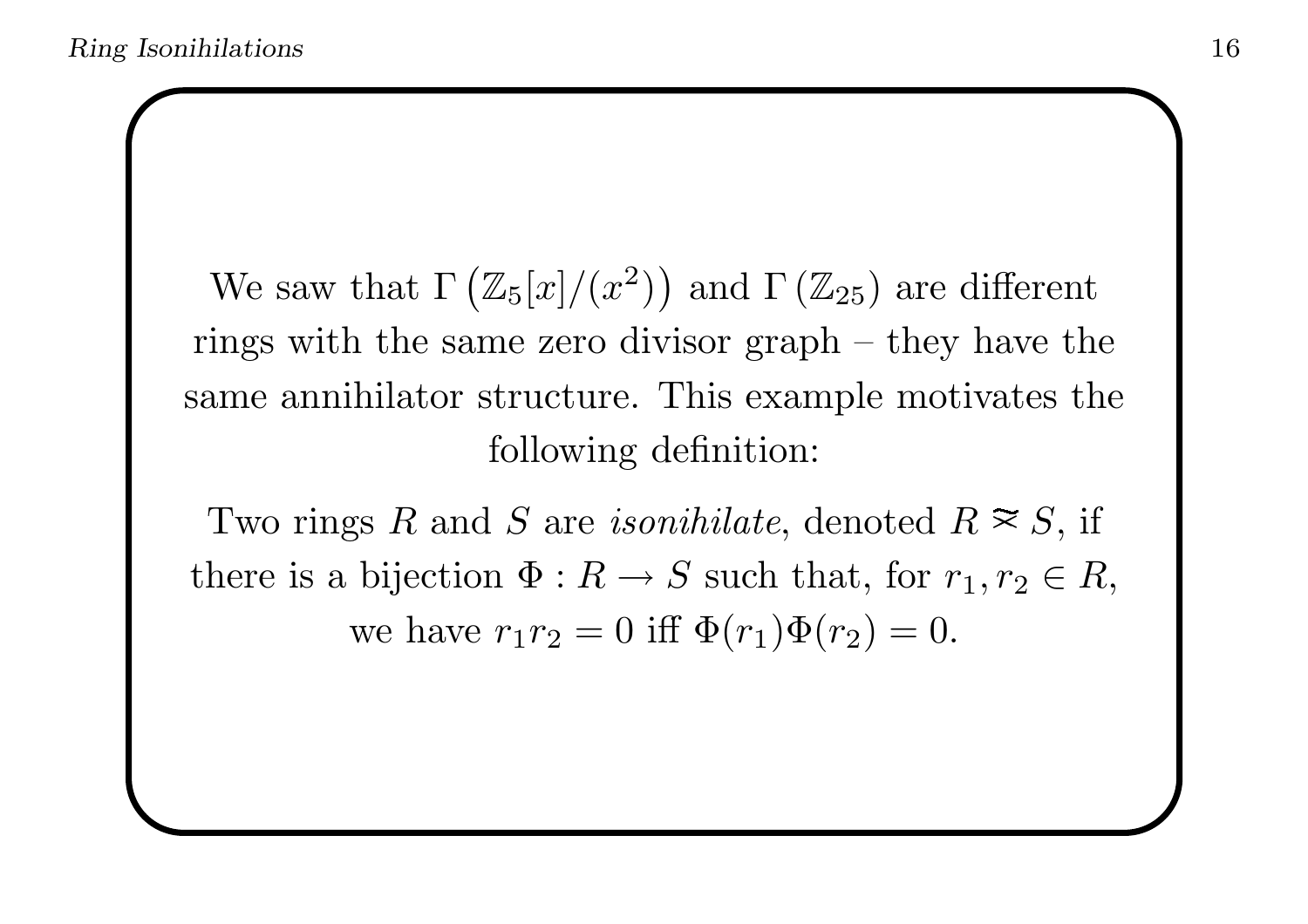$\approx$  is an equivalence relation. Note that  $R \approx S$  implies  $\Gamma(R) \cong \Gamma(S)$ , but not vice versa. Also, it's not hard to show that if  $R_1 \approx R_2$  and  $S_1 \approx S_2$ , then  $R_1 \times S_1 \cong R_2 \times S_2$ .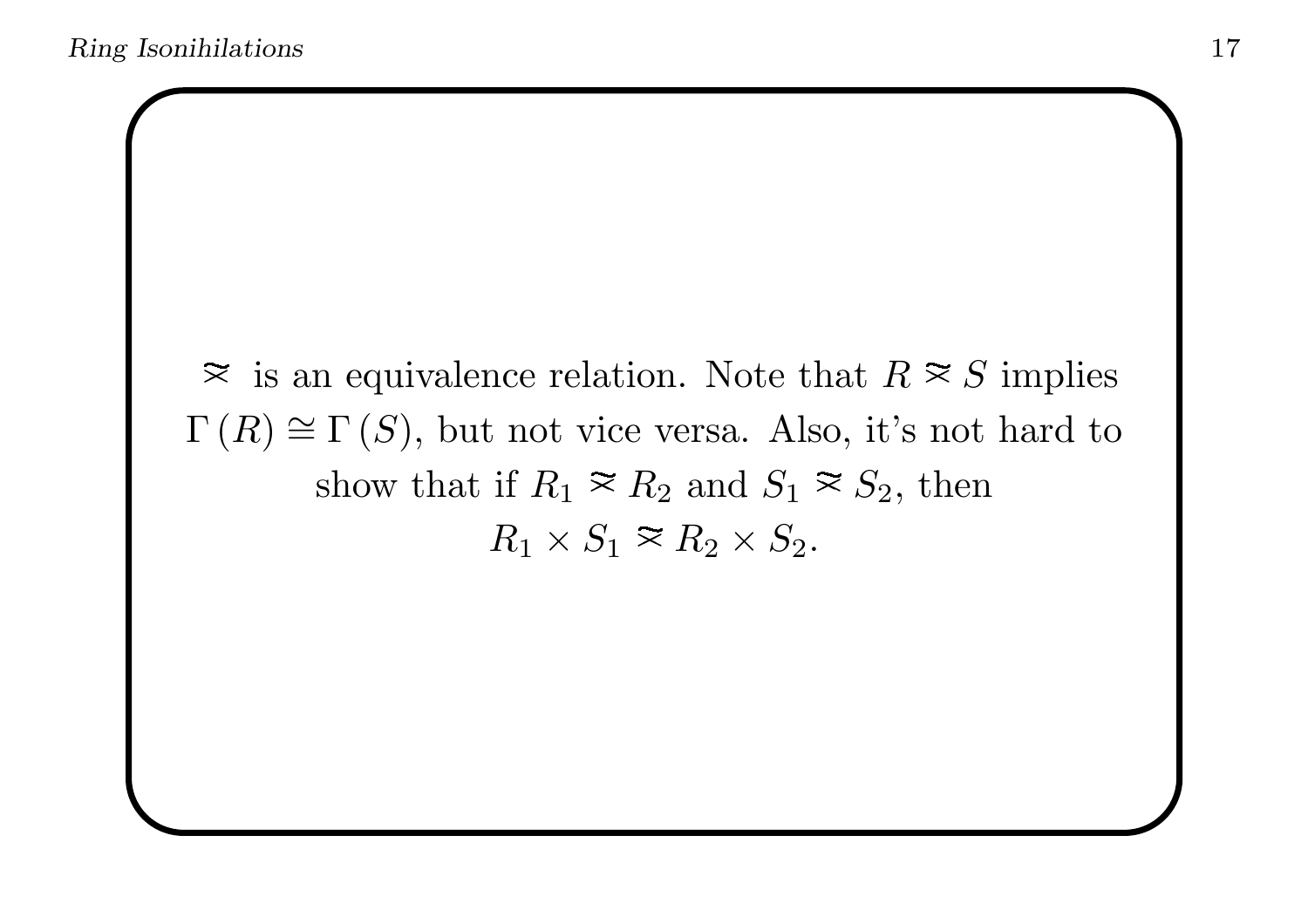Now we can explain the anomaly from before. Elements of  $\mathbb{Z}_p[x]/(x^k)$  are polynomials in x with coefficients from  $\mathbb{Z}_p$  and degree less than k:

$$
\pi(x) = \sum_{i=0}^{k-1} \alpha_i x^i, \alpha_i \in \mathbb{Z}_p.
$$

Elements of  $\mathbb{Z}_{p^k}$  are *p*-adic numbers with less than k digits:

$$
q = \sum_{i=0}^{k-1} \alpha_i p^i, \alpha_i \in \mathbb{Z}_p.
$$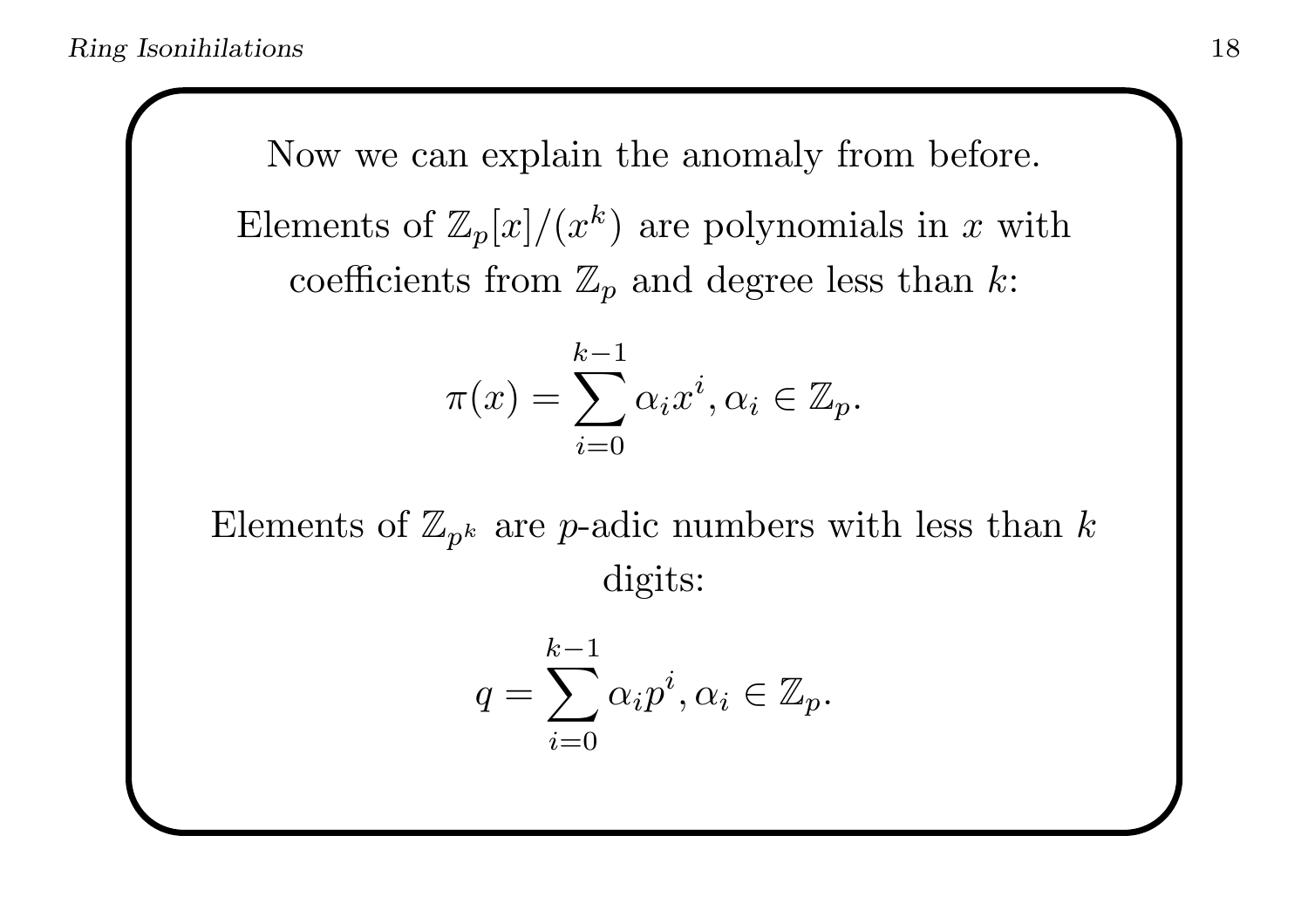The function  $\Phi(\pi(x)) = \pi(p)$  is bijective and preserves zero products. Hence,  $\mathbb{Z}_p[x]/(x^k) \approx \mathbb{Z}_{p^k}$ .

In fact, lots of rings are isonihilate to other rings.

Classifying rings according to their genus is, in the absence of <sup>a</sup> graph imbedding algorithm other than trial and error, Very Hard. By exploiting isonihilations, we can considerably reduce the amount of work necessary.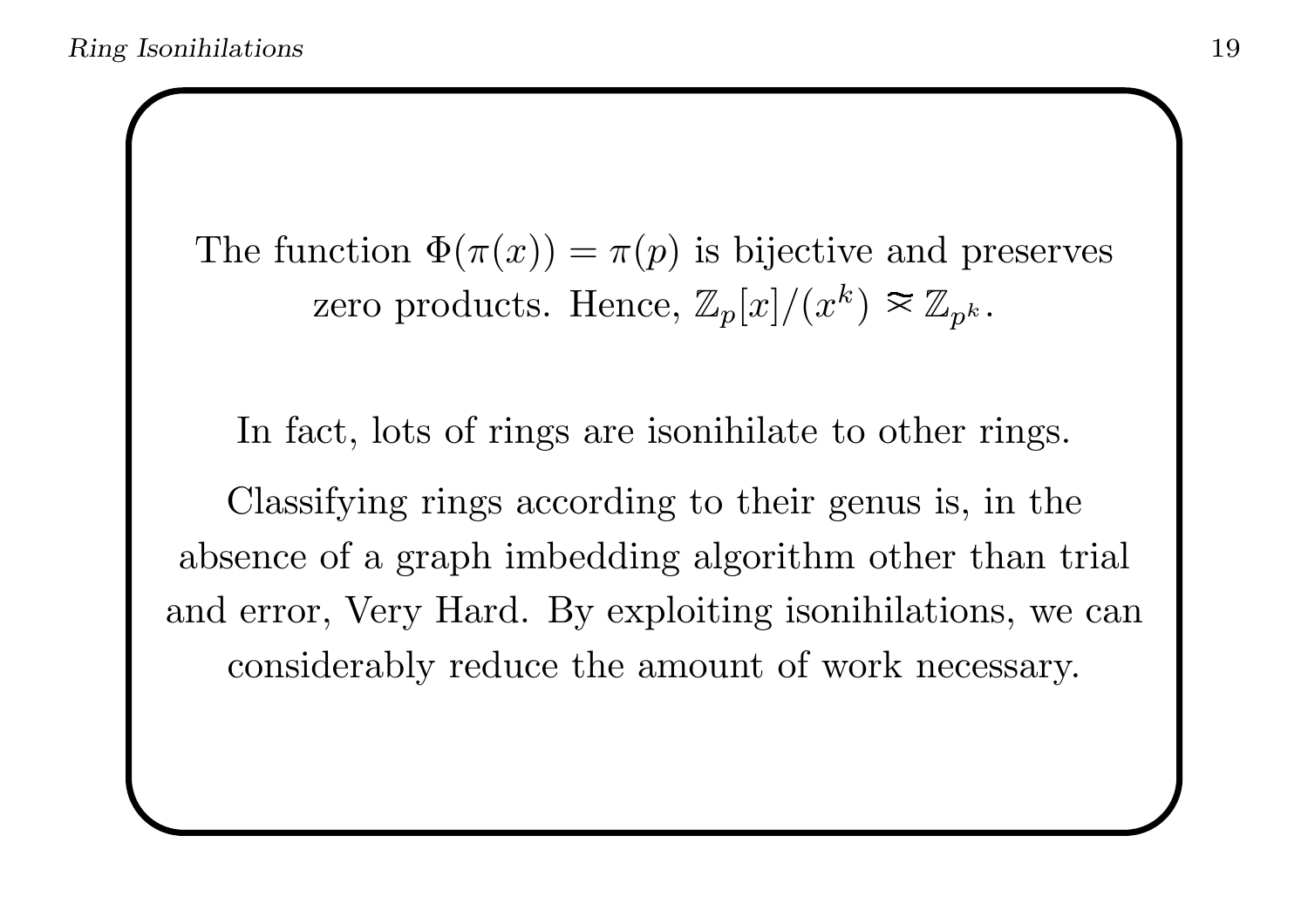There is <sup>a</sup> lot of uncharted territory in the land of finite commutative rings. It is hoped that the study of zero divisor graphs can help illuminate the metastructure among rings.